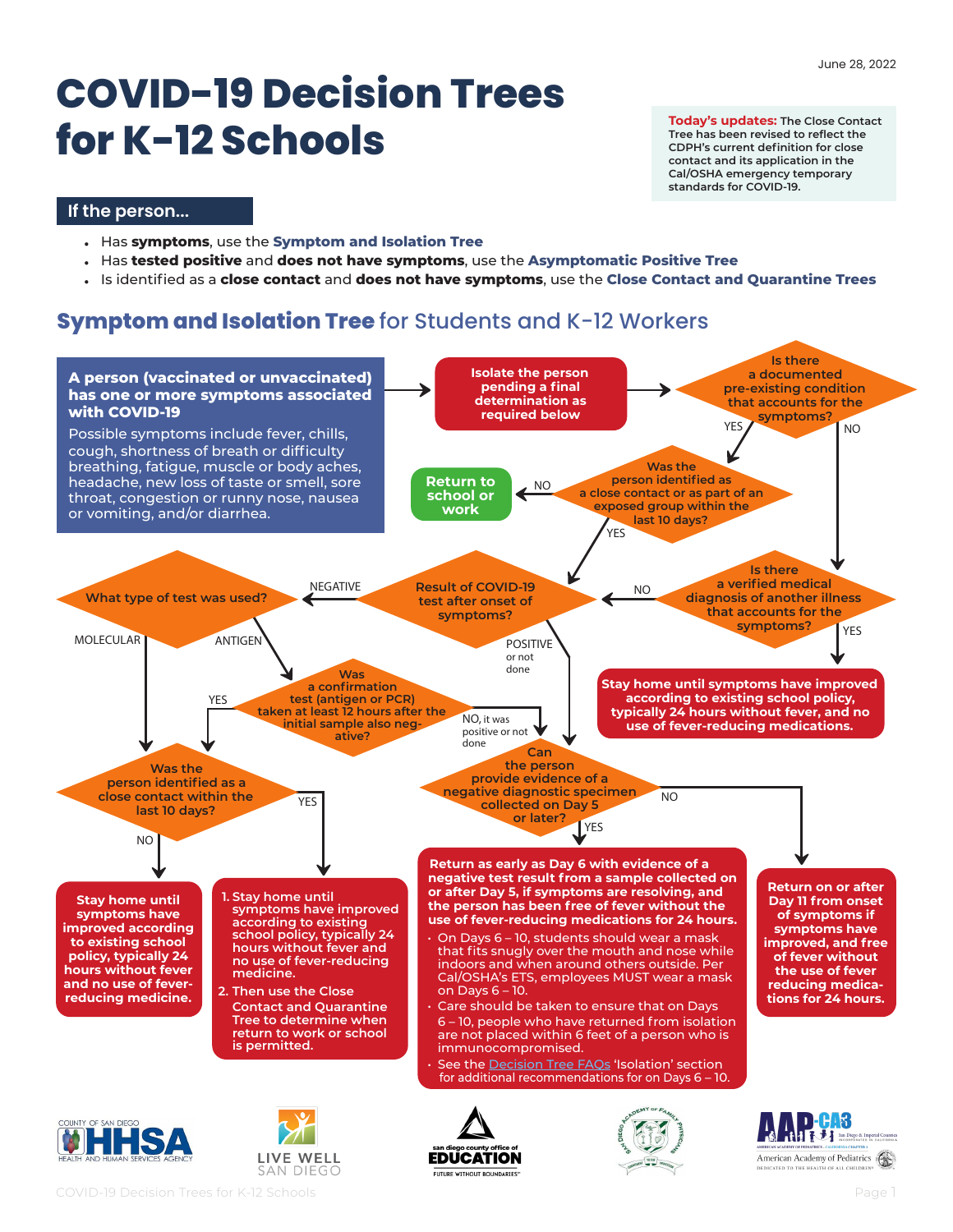## **Asymptomatic Positive Tree** for Students and K-12 Workers

**A person (vaccinated or unvaccinated) has tested positive for COVID-19 using any test type and does not have symptoms**

**Confirmation testing is not recommended**

#### **Isolate at home for 5 days from the date on which the first sample was collected.**

- Return on or after Day 6 with evidence that a diagnostic sample collected on or after Day 5 is negative.
- On Days 6 10, students should wear a mask that fits snugly over the mouth and nose while indoors and when around others outside. Per Cal/OSHA's ETS, employees must wear a mask on days 6 - 10.
- If unable or unwilling to test, return on Day 11.
- If symptoms develop, isolate immediately and follow the *Symptom and Isolation Tree*.

### **Close Contact Tree** for Students and K-12 Workers

**Did the person share a common indoor airspace with a person who was contagious with COVID-19 for 15 minutes or more in a 24-hour period?**

**NOTE:** Update based on the [CDPH's](https://www.cdph.ca.gov/Programs/CID/DCDC/Pages/COVID-19/Order-of-the-State-Public-Health-Officer-Beyond-Blueprint.aspx)  [current definition for](https://www.cdph.ca.gov/Programs/CID/DCDC/Pages/COVID-19/Order-of-the-State-Public-Health-Officer-Beyond-Blueprint.aspx)  [close contact](https://www.cdph.ca.gov/Programs/CID/DCDC/Pages/COVID-19/Order-of-the-State-Public-Health-Officer-Beyond-Blueprint.aspx).



**K-12 Workers** must wear a well-fitting mask indoors around others for at least 10 days following the date of last exposure.